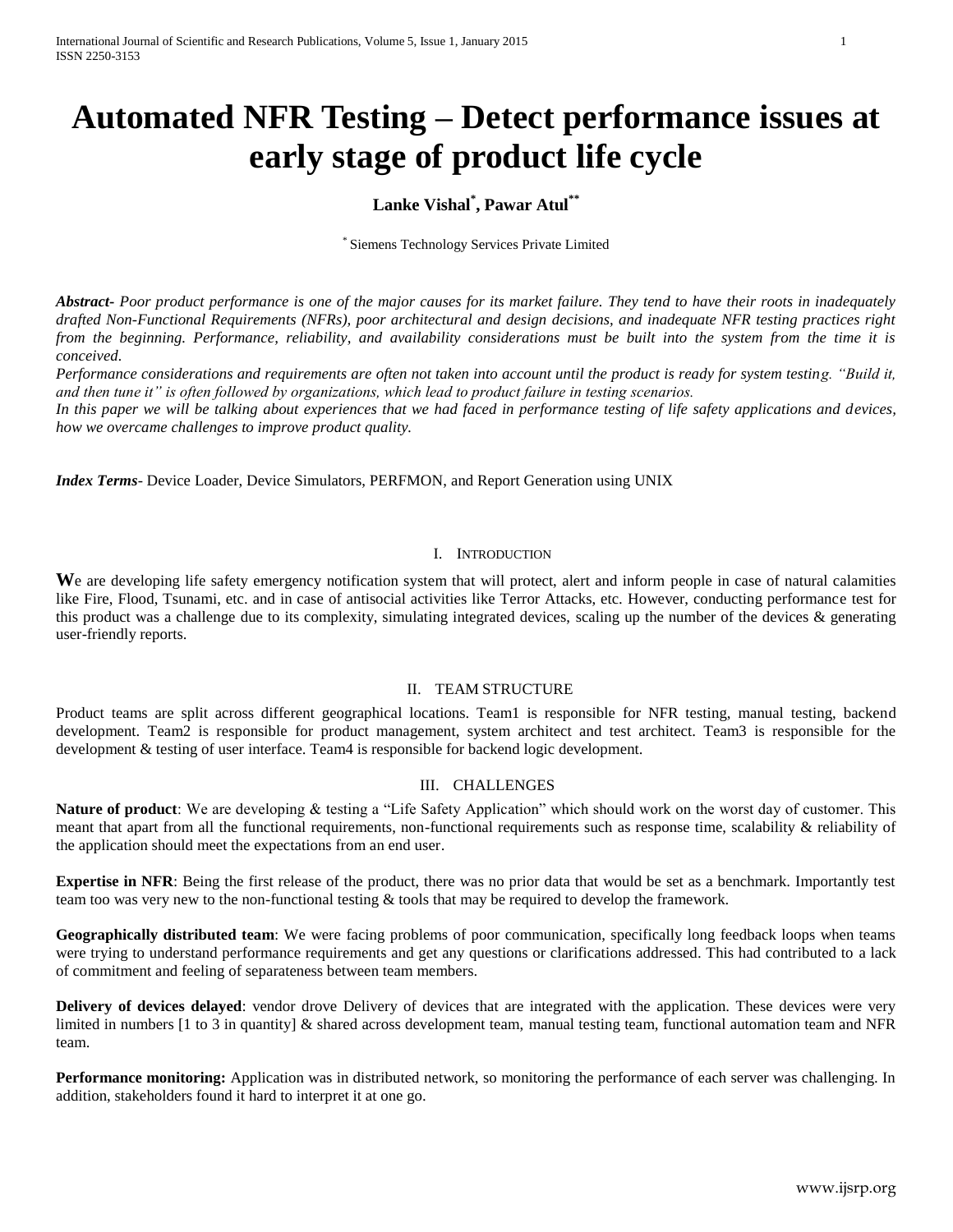## IV. RESULT OF CHALLANGES

With the challenges we had, there was delay in the start of NFR test execution. Execution started towards end of the product life cycle & as a result, the performance related issues were uncovered very late. This resulted into delay of milestone and shipment to the market.

## V. LEARNING FROM PAST MISTAKES

We had a very complex application wherein hardware/devices were closely integrated with the software. Performance testing of such framework would need seamless flow of the data & way to measure its output. We primarily tried to focus on couple of areas to achieve this -

1. **Streamlining NFR Strategy:** 

- NFR test cases were designed & mapped to the business requirement.
- Defined the guidelines for test execution [Ex. Delete all the dependent data from previous test case execution etc.]
- Decided to start the NFR testing early in the phase when manual test team starts its execution for a new build.
- NFR framework was automated.

## 2. **Automating NFR Framework:**

- **Identify Test Cases** Test cases were identified for daily, overnight, weekly, and customer profile. Daily test cases run for 2HRS, overnight test cases runs for 8HRS, weekly runs for 24HRS. Customer profile test cases contain the set up identical to what customers use.
- **Create Test Data** Manual test team creates analysis documents after reviewing feature specification. These analysis documents are used to create the test cases. Automation test team to create the test data then uses these test cases. In turn the test data is further used by NFR framework.That way we use uniform test analysis document & pre-requisite test data for all the testing teams.
- **NFR Test Set Up** We have used windows backup and restore feature to create multiple versions of windows and system under test within 30 minutes. Hyper-V-Terminal embedded in windows is used to create and manage multiple virtual machines. We benchmarked a system using Microsoft Hyper-V-Terminal guide, internal expertise of the team members and guides that we received with life safety devices to make it reliable.
- **Tool Development** Used to automate NFR test set up, test case generation, test case execution, 24\*7 performance monitoring, result analysis and to find out performance state of the product
- **Reusable modules** Modules were implemented in such a way that all teams with could use it minimal or no changes. Reusable modules consist of commands, logic, validation and test data, which can be customized for any product.
- **Device Simulators** We have implemented infrastructure that can be used to simulate any device irrespective of its protocol. It simulates actual network traffic. A centralised service sends commands to any systems to simulate network level protocol. Simulated data is stored in central database. It is achieved without purchasing any hardware or commercial software. It uses test data, which is already reviewed. For example, if a driver is sending TCP command, simulator will act as TCP listener.
- **UI Automation** We use existing function libraries of QTP that was developed by functional automation team to measure UI response of various UI activities. It is executed 24\*7 without any manual interruption.
- **Automate End-to-End Test Execution** Internal website is developed to select NFR server & start/stop/pause any performance test with appropriate status such as pass or fail. User can also drill down the test case to verify where it has failed.
- **Automated Report Generation** We use UNIX to interact with windows performance monitor. It automatically generates performance report containing test case details and detailed analysis of performance issues in Cores, Memory, Disk, network, Process and 250+ parameters like dot net, SQL activities etc. It can be used in other products irrespective of product domain and technology. We took lab measurements at short intervals (every 15 sec) to enable detection of transient faults or progression to a fault condition.

For example, below report is automatically generated -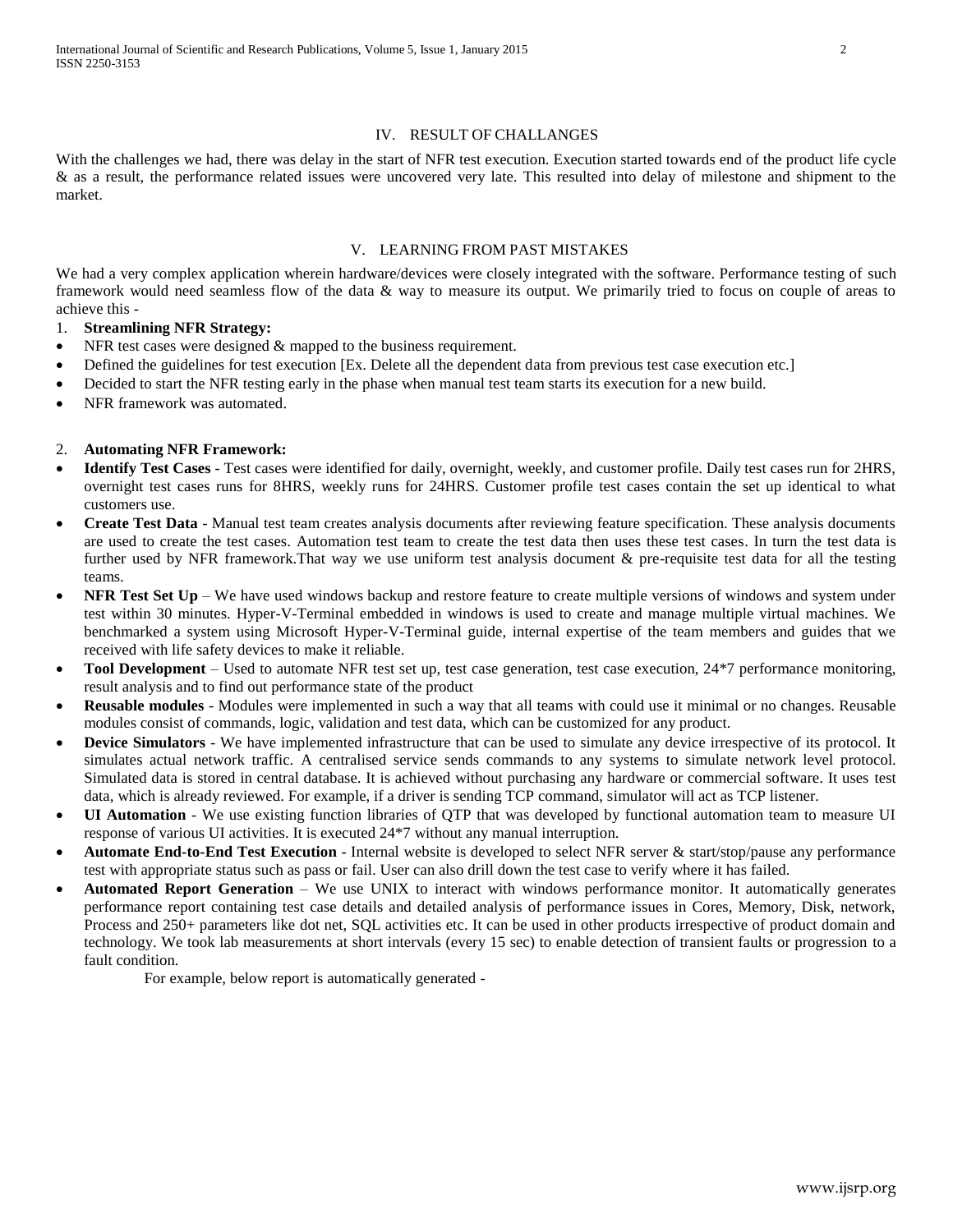

Figure 1: Automated performance report

3. **NFR Status Reporting**: We started providing daily status to the stakeholders that helped them understand the quality of the product on day-to-day basis.

## VI. RESULTS

With the past learning's, we kept improving on the newly defined strategy. Below are the accomplishments/milestones that we achieved in the process -

- $\bullet$  Time spent to implement automated test infrastructure  $-6$  months
- Generic framework developed in a way that can be customized for any product/application.
- Time to set up NFR server with thousands of users and devices 20 Minutes
- Time to set up and start simulators for all the integrated devices  $[#17] 15$  Minutes
- Time to set up automated NFR report generation  $-5$  minutes
- Time to generate automated report after test case execution 15 minutes

### I. RECOMMENDATIONS

## **Performance test results are valuable assets because** -

- Performance benchmarks can be used for comparison with previous and subsequent releases as well as with the competitor products if any.
- They tell us actual status on the way development is carried out.
- Can form inputs to configuration and load generation tools
- To help sales engineers confidently produce competitive offers in a timely manner

**When performance requirements are being** formulated - Performance bottlenecks are best identified in the early phase. Ensure that performance and scalability requirements are written in verifiable, measurable terms, and that they are linked to business and engineering needs.

**At the architectural stage** - Advice on the impacts of technology and design choices on performance, design test cases, set guidelines, implement necessary tools, plan performance tests that verify performance and scalability requirements are met.